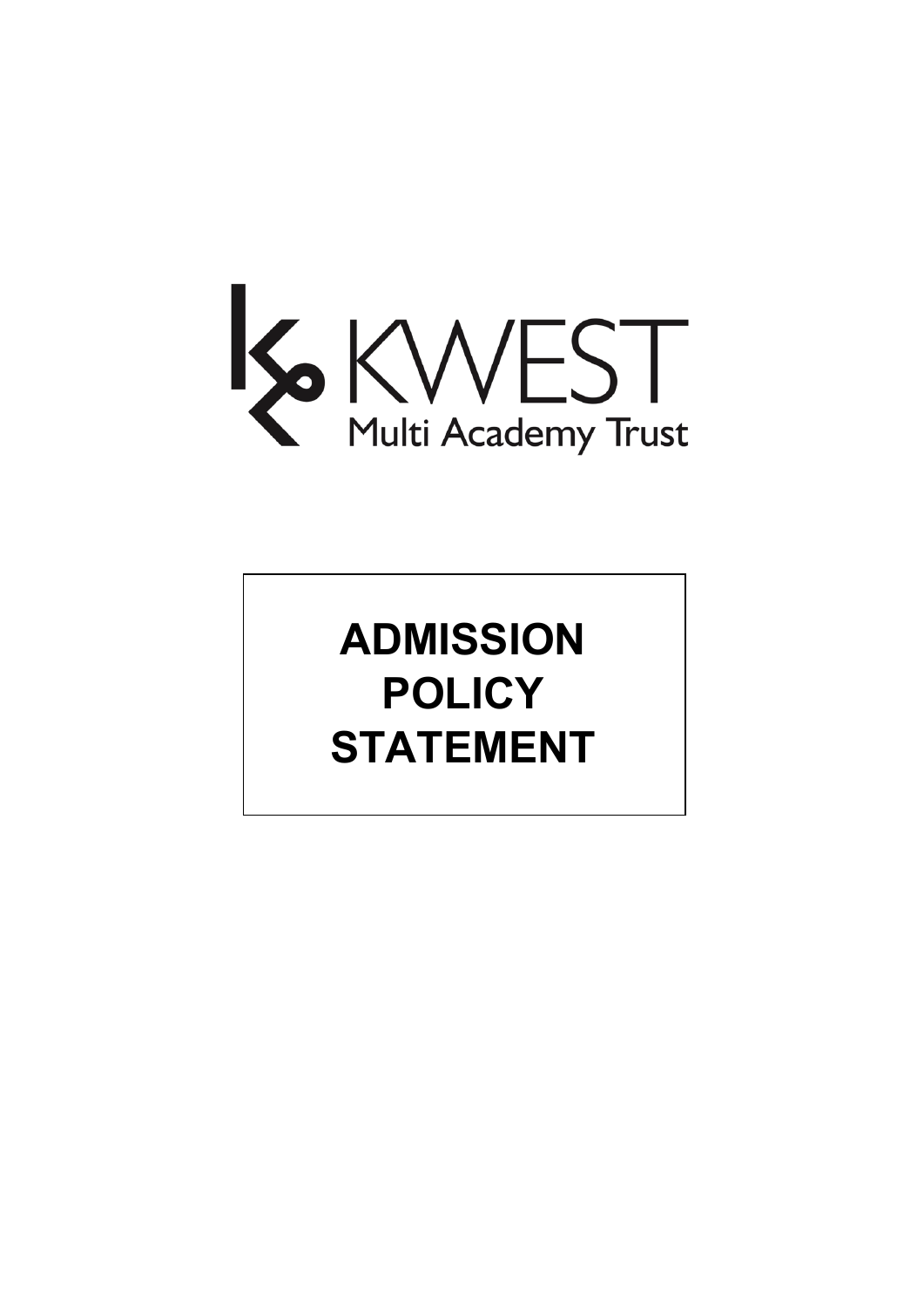

## ADMISSIONS POLICY STATEMENT

#### The scope of the policy

The policies apply to admissions to all schools within the KWEST Multi Academy Trust; namely Churchill Park Academy (See Appendix 1.), Greyfriars Academy, Highgate Infant School, King's Oak Academy, Magdalen Academy, St Germans Academy, Wimbotsham & Stow Academy.

The policies abide by the provisions of The School Admissions Code, issued under Section 84 of the School Standards and Framework Act 1998 and published in December 2014.

The local authority with the responsibility for coordinating admissions for families in the locality is Norfolk County Council.

The admissions authority for the schools detailed above is KWEST Multi Academy Trust, known hereafter as 'the Trust'. The Trust delegates the operation of the policies to the Local Improvement Team of each academy. The admissions authority is responsible for abiding by the admissions code and its operation as set out in this policy, ensuring fair access to places where they are available and enforcing the oversubscription criteria in a fair and transparent issue where this is an issue.

Where appeals are to be heard, independent panels will be arranged by the individual School or Academy Local Improvement Team, in line with the code.

#### Admissions consultation

The Trust will set admissions arrangements annually and must ratify these each year even if no changes are proposed. This will be done by 28th February in the determination year.

The admissions arrangements will be available via the Trust website and the arrangements for any proposed new academy will also be published online for comment, by 15th March in the determination year.

Should no changes be made to the admissions arrangements over time, they will be consulted upon at least once every seven years.

Where we seek to alter the admissions arrangements, we will do so by consulting with relevant parties for a minimum of 6 weeks in the period between 1st October and 31st January of the school year before the proposed arrangements are due to apply.

Any consultation will as a minimum include parents, other schools, religious authorities and the local community.

The Trust does not need to consult on changing its admissions arrangements should it wish to increase the Planned Admission Number (PAN) or otherwise alter the policy to meet further revisions to the Admissions Code. We will inform the local authority in good time should we wish to increase the PAN at any academy to allow for the co-ordination of places to operate smoothly.

#### Admissions – general

Where one of our academies or schools is undersubscribed in the year of admission and a child will be of the normal age for admission at the time the new academic year begins, he/she will not be refused a place for any reason.

Where an academy is oversubscribed – more parents choose the academy as their first preference than there are places available – applications will be ranked in order against the published criteria and a list of places offered will be returned to the local authority.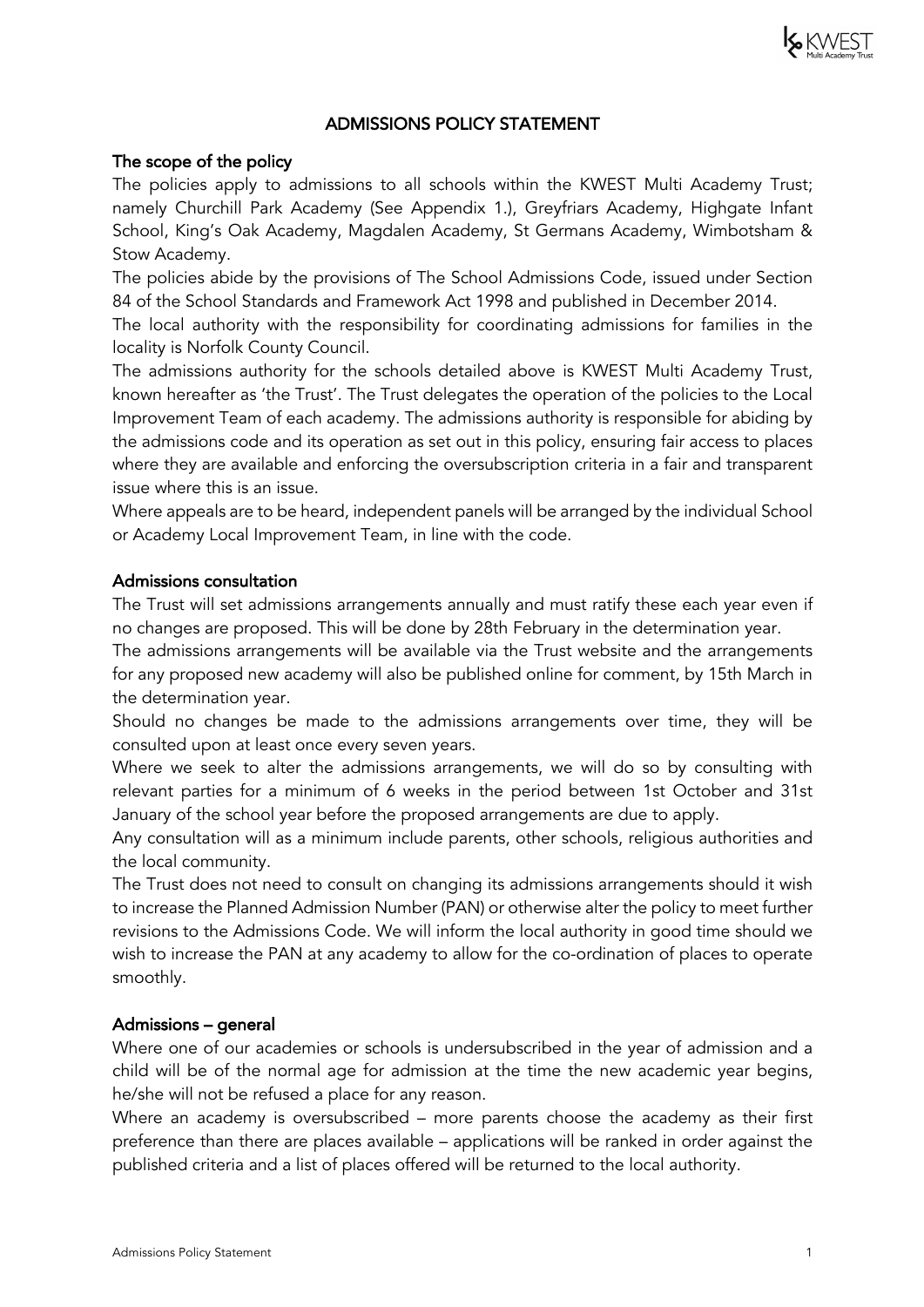

We will not withdraw an offer of a place unless it has been offered in error, a parent has not responded within a reasonable time period or it is established that the offer was obtained through a fraudulent or intentionally misleading application.

We will not withdraw a place once a pupil has started at the school, except where it has been fraudulently obtained. However, in these circumstances, the Local Improvement Team (LIT) must decide with regard to the length of time the pupil has been at the school and the likely impact on him or her if the place is withdrawn.

We will not withhold a place from a child on grounds of poor behaviour elsewhere unless they have been excluded twice from schools elsewhere, until two years after the last exclusion, in which case the Executive Headteacher will determine whether a place should be withheld, in consultation with the LIT.

The Local Authority may recommend that an academy admits a particular child and wherever possible we will work with them to come to an agreement.

However, the Local Authority does not have the power to direct an academy to accept any child. The Local Authority can though ask the Secretary of State to intervene, having the power to direct an academy to admit any child.

## Admissions Policy - Primary

Pupils are admitted at the age of three (Nursery or Preschool) and four (Primary) without reference to ability or aptitude.

Where applications for admission exceed the number of places available, the Trustees or the LIT will apply the oversubscription criteria within this policy.

Infant class sizes (those where the majority of children will reach the age of 5, 6 or 7 during the school year) will not contain more than 30 pupils with a single class teacher unless there are exceptional circumstances. Such children would remain 'excepted pupils' for the time they are in an infant class or until numbers fall back to the infant class size limit.

Excepted children are:

- a) children admitted outside the normal admissions round with statements of special educational needs or Education, Health and Care Plans specifying a school;
- b) looked-after children and previously looked-after children admitted outside the normal admissions round;
- c) children admitted, after initial allocation of places, because of a procedural error made by the admissions authority or local authority in the original application process;
- d) children admitted after an independent appeals panel upholds an appeal;
- e) children who move into the area outside the normal admissions round for whom there is no other available school within a reasonable distance;
- f) children of UK service personnel admitted outside the normal admissions round;
- g) children whose twin or sibling from a multiple birth is admitted otherwise than as an excepted pupil;
- h) children with special educational needs who are normally taught in a registered special school, who attend some infant classes within the mainstream school.

KWEST Multi Academy Trust and its academies do not select pupils for admission and will consider all applications for places. Applications for places at any academy will be made in accordance with Norfolk County Council's (NCC) coordinated admissions arrangements and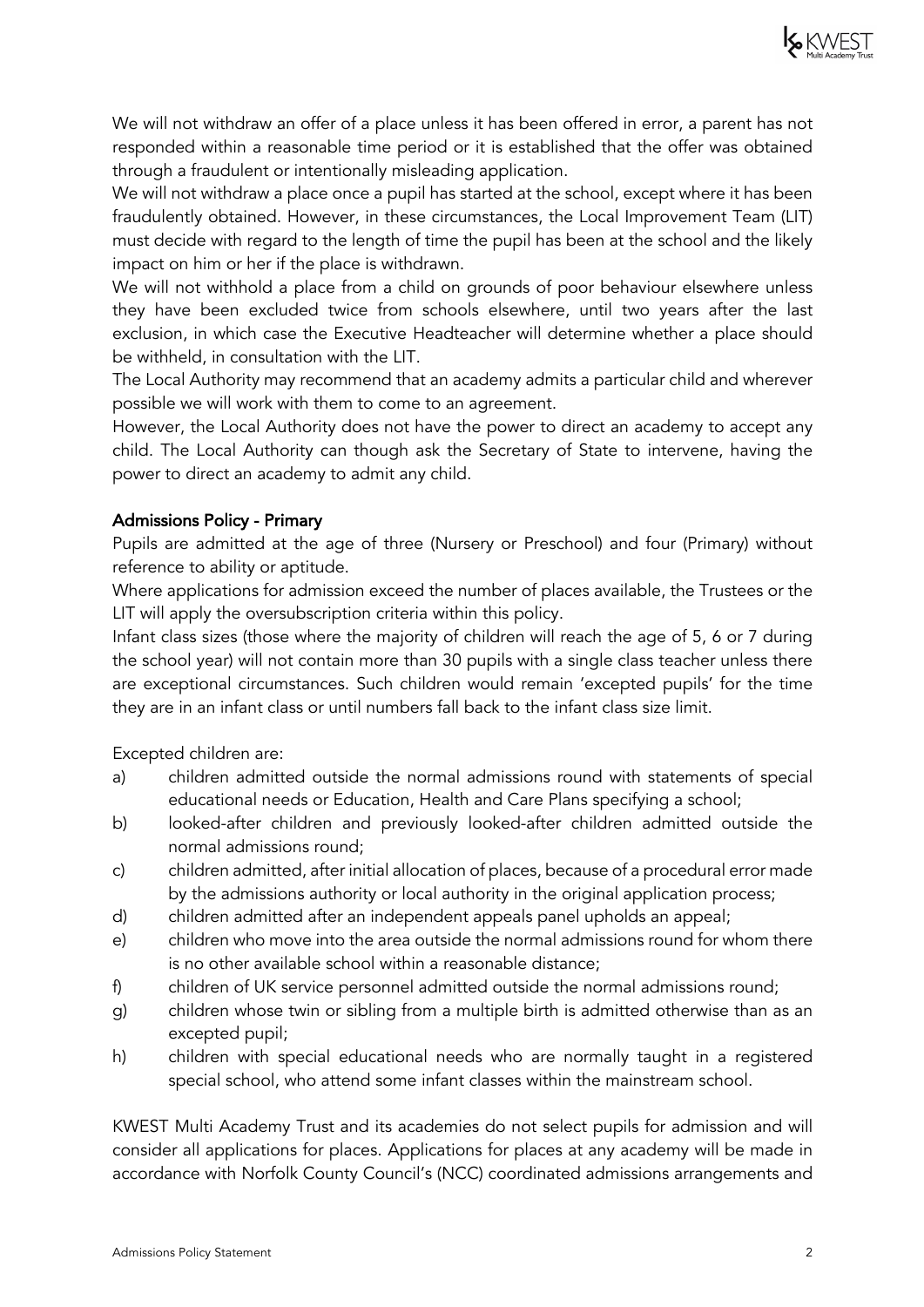

will be made on the Common Application Form (CAF) provided and administered by the respective County Councils.

Where one of our academies hosts a Specialist Resource Base (SRB) on site, the admissions authority is the local authority. Where students are entered onto the academy roll they are under a separate PAN for the SRB and not included the academy's annual PAN.

Offers of places will be communicated by the local authority to families on 16th April or the next working day.

Pupils and families wanting to join other year groups should contact the academy Executive Headteacher/Headteacher or Admissions Manager for possible admission.

We will provide for the admission of all children in the September following their fourth birthday. Parents may defer the date of their child's admission until a point later in the school year but not beyond the point at which they reach compulsory school age and not beyond the start of the final term of the school year in which the application was made.

Where parents wish, their child may attend part-time until later in the school year, but not beyond the point at which they reach compulsory school age.

## Admissions Policy - Secondary

Students are admitted at the age of eleven without reference to ability or aptitude.

Where applications for admission exceed the number of places available, the Trustees or LIT will apply the oversubscription criteria within this policy.

KWEST Multi Academy Trust and its academies do not select pupils for admission and will consider all applications for places. Applications for places at any Academy will be made in accordance with Norfolk County Council's (NCC) coordinated admissions arrangements and will be made on the Common Application Form (CAF) provided and administered by NCC.

Offers of places will be communicated by the local authority to families on 1st March or the next working day.

Students and families wanting to join other year groups should contact the academy Principal or Admissions Manager for possible admission.

## Admission of children outside their normal age group

Parents may seek a place for their child outside of their normal age group, for example, if the child is gifted and talented or has experienced problems such as ill health. In addition, the parents of a summer-born child (1st April – 31st August) may choose not to send their child to school until the September following their fifth birthday and may request that they are admitted outside of their normal age group, for instance into Reception rather than Year 1. Should a parent wish to request admission outside of the normal age group, they must write to the Chair of the LIT of the academy, detailing the exceptional circumstances behind the request. This must be done by the end of October in the determination year. Any requests considered after this point are at the discretion of the LIT.

The Chair of the LIT will acknowledge receipt of the request and may ask for additional information to be provided. He/she will also notify the parent of the date of the meeting when the LIT as appropriate will consider the request and the date by which it is likely that the parent will receive the decision. The decision will be communicated in writing, clearly setting out the reasons.

In these cases, the LIT will take into account the circumstances of each individual case and what is in the best interests of the child concerned. This will include: taking into account the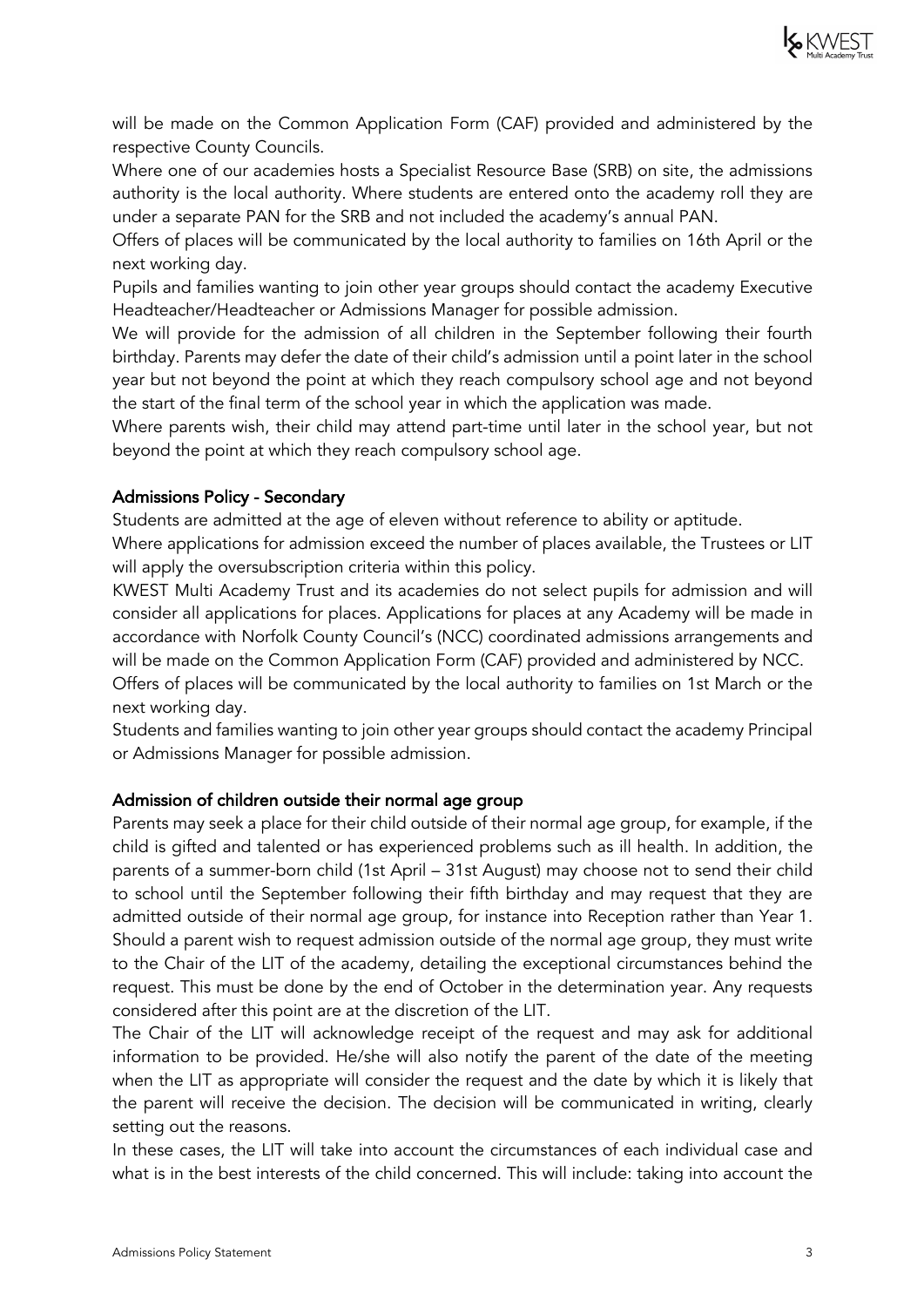

parents' views; information about the child's academic, social and economic development; where relevant, their medical history and the views of a medical professional; whether they have been previously educated outside of their year group; whether they may naturally have fallen into a lower age group if it were not for being born prematurely. Governors will also take into account the views of the Executive Headteacher/Headteacher.

Parents have a statutory right of appeal against the refusal of a place at a school for which they have applied. This right does not apply if they are offered a place at the school but not in their preferred age group.

## Children of UK Service Personnel and children from overseas

For families of service personnel with a confirmed posting in the catchment area, or crown servants returning from overseas to live in that area, we will allocate a place in advance of the family arriving in the area provided there is an application accompanied by an official letter declaring a relocation date and a Unit postal address or quartering area address, used when considering the application against oversubscription criteria.

We will treat applications for children coming from overseas in accordance with EU law or Home Office rules for non-EEA nationals.

## In-Year Admissions

For all Norfolk Schools/Academies, application for an in-year admission should be made directly to the Norfolk County Council Admissions Team.

## Published Admission Numbers

The academy's published admissions number for each Academic Year (that is the number of students we are expected to take in total) is available in January.

## Criteria for dealing with Over Subscription

The Local Improvement Team (LIT) will discharge the functions conferred on it by The Education (School Government) (England) Regulations 1999.

The over-subscription criteria and the application of them will ensure that no one will be unfairly disadvantaged, either directly or indirectly on the grounds of race, disability, or special educational need.

The Trust and its LIT will not place any further conditions on any application other than the oversubscription criteria presented below.

Where applications for admission exceed the number of places available, the LIT will apply the following criteria in order of priority set out below to decide which children to admit:

- A. Children with a Statement of Special Educational Needs or Education, Health and Care Plan naming the academy must be admitted.
- B. Children who are in public care or living in accommodation provided by the local authority (Looked after Children), and children who have previously been looked after, including those who have been adopted.
- C. Children living within the catchment area of the academy, with an older sibling at the academy.
- D. Other children living inside the catchment area.
- E. Children living outside the catchment area with an older sibling at the academy.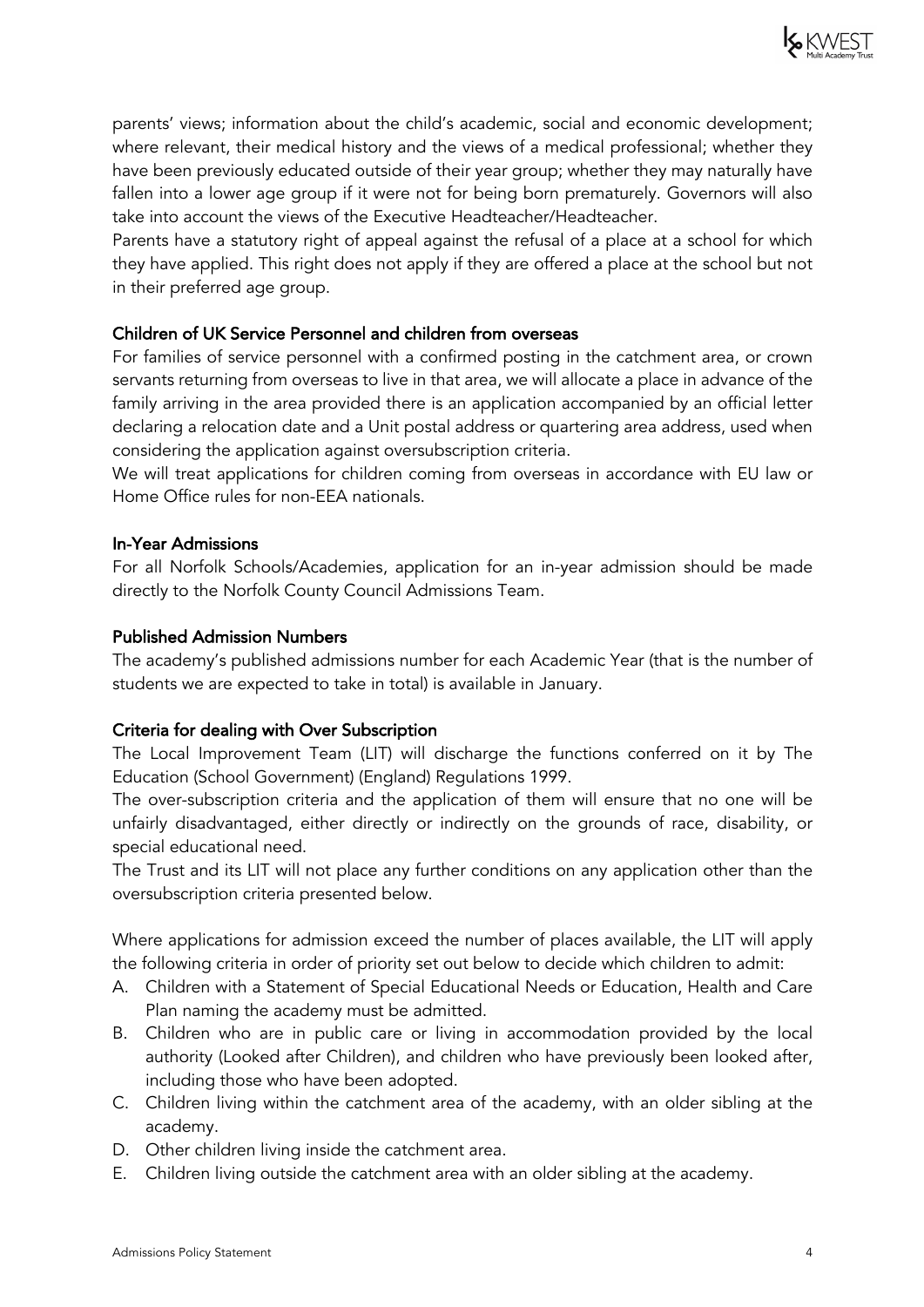

- F. (Secondary Academies Only) Children outside the catchment area without an older sibling at the academy but who have attended a maintained primary school that lies within the academy's catchment area for more than a whole academic year immediately prior to transfer.
- G. Children living outside the catchment area.
- H. Where more children meet each of these criteria in turn than there are places available, a fair 'tie-breaker' will be invoked, which will be a calculation of the distance, as the crow flies, between the front door of the child's home and the entrance of the academy, with the child living closest to the academy getting first preference, the second closest the next place and so on until all places are filled.

For the avoidance of doubt, the Trust considers a sibling to be any boy or girl permanently residing in the same family home as the current pupil. As well as brothers and sisters, this includes step-brothers and sisters, half-brothers and sisters, children who have been fostered or adopted by the parents. If, for instance, a sibling permanently resides with another parent to the current pupil, then they will not be considered a sibling under this policy.

Where custody is joint and residence is split equally or as equally as possible between two parents living at different addresses (e.g. a balance of days 15 at each home per month, or 3 nights at one address and 4 at the other in a week), the Trust will consider the address submitted on the Common Application Form to be the home address. It is for the parents to decide the main residence and therefore which catchment area the child lives within. In cases of disagreement, the Trust will accept the legal judgement of the family courts on this matter, where it has been expressed. The Trust would also expect the address given to have been the registered address with the nursery or primary school attended and that it will remain the same once the pupil begins the new academy.

It may be necessary to ask for copies of documentation to prove address, marriage, birth, fostering or adoption status in implementing these oversubscription criteria fairly.

Where there are still more pupils wishing to attend an academy than there are places, we will maintain a clear, fair and objective waiting list until at least 31st December of the admission year. Each newly added child must be placed in the rank order anew, according to the oversubscription criteria. The date of application must not be taken into account in offering places that become available to those on the waiting list.

Looked-after children, previously looked-after children and those offered a place by the local authority through the Fair Access Protocol will take precedence over those on a waiting list.

## Appeals

Parents and carers and 'relevant children' (in the case of entry to the Sixth Form this is the child, in any other case this is a child who is - or will be - above compulsory school age at the time the start education at the school) have the right to appeal to an Independent Appeal Panel which is independent of the Trust and its academy.

Information on the appeals process is available on request from the academy Principal or Admissions Manager. We follow the School Admission Appeals Code which is statutory guidance published in February 2012.

Where admission is refused, the academy will set out the reasons for its decision in writing to the family.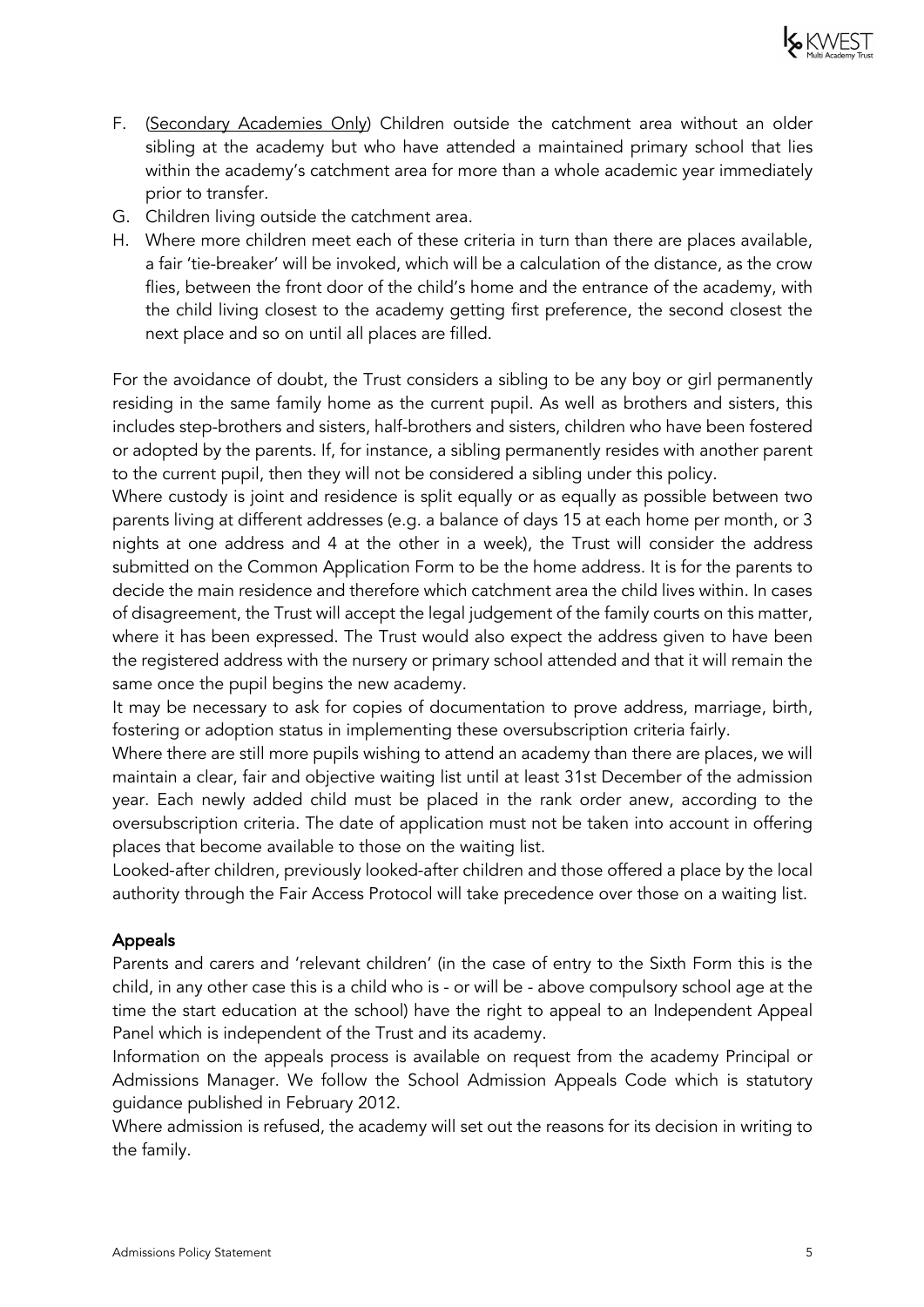

## Catchment Area & Contact Details

Please note: Churchill Park Academy - Catchment Area Normal catchments areas do not apply to this special academy. Churchill Park Academy Headteacher: Mrs Ellie Weatherall Admissions Manager: Mrs Joan Gray Telephone Number: 01553 763679

Greyfriars Academy – Catchment Area We recommend parents check their home address on Norfolk County Council's 'Where I Live' website: www.whereilive.norfolk.gov.uk

Greyfriars Academy - Contacts Headteacher: Mrs Beverly Barrett Admissions Manager: Mrs Carla Devereux Jordan Telephone Number: 01553 773087

Highgate Infant School - Catchment Area We recommend parents check their home address on Norfolk County Council's 'Where I Live' website: www.whereilive.norfolk.gov.uk

Highgate Infant School - Contacts Headteacher: Mrs Cheryl Kirby Admissions Manager: Mrs Sandra Clements Telephone Number: 01553 772496

King's Oak Academy – Catchment Area We recommend parents check their home address on Norfolk County Council's 'Where I Live' website: www.whereilive.norfolk.gov.uk

King's Oak Academy – Contacts Headteacher: Mrs Ann De'Ath Admissions Manager: Mrs Kirsty Makins Telephone Number: 01553 774587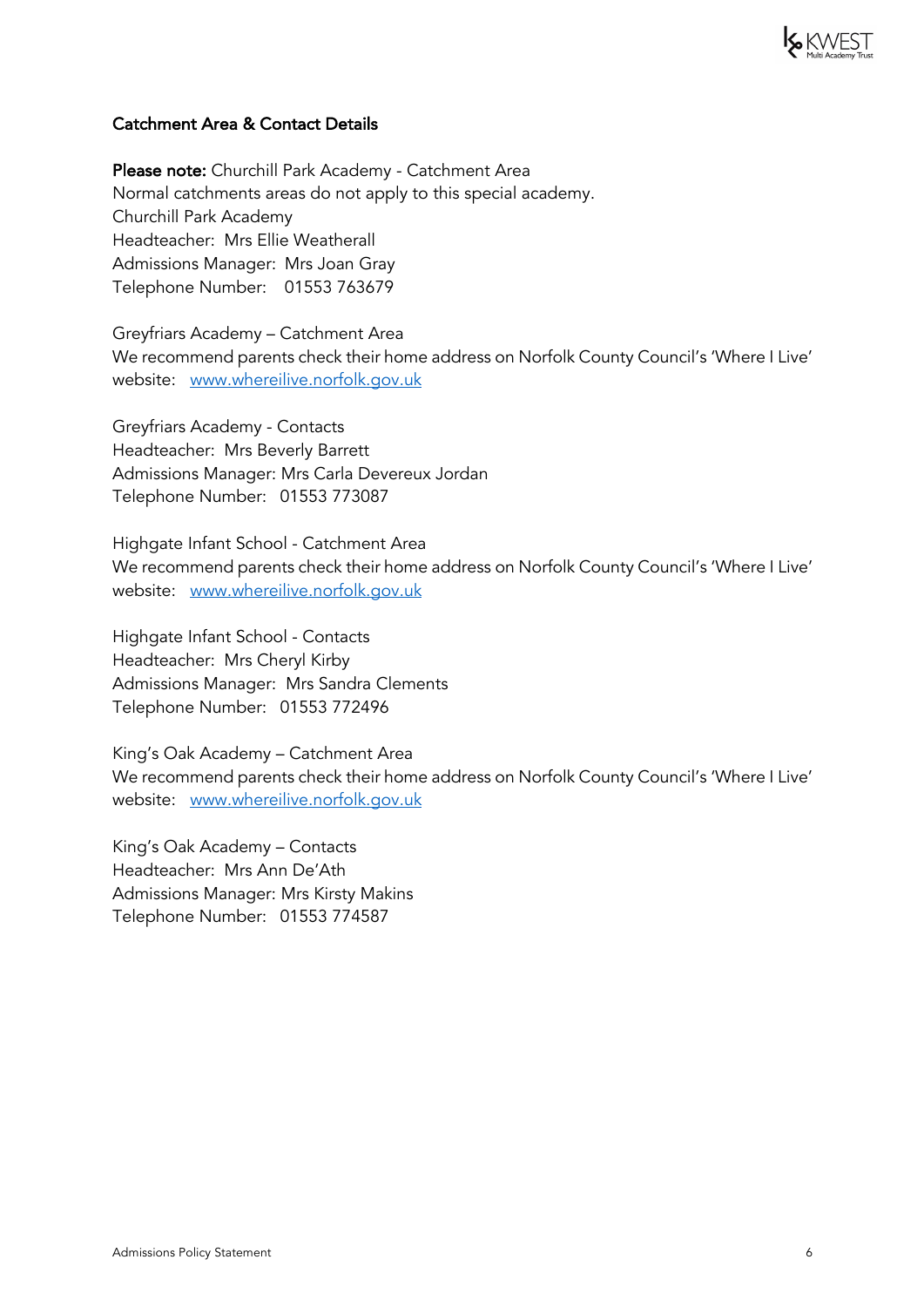

Magdalen Academy - Catchment Area

Magdalen and nearby villages. We recommend parents check their home address on Norfolk County Council's 'Where I Live' website: www.whereilive.norfolk.gov.uk

Magdalen Academy - Contacts Head of School: Mrs Louise Arrowsmith/Ms Suzie Hayes Admissions Manager: Mrs Lisa Banks Telephone Number: 01553 810326

St Germans Academy – Catchment Area St Germans and nearby villages. We recommend parents check their home address on Norfolk County Council's 'Where I Live' website: www.whereilive.norfolk.gov.uk

St Germans Academy – Contacts Head of School: Ms Suzie Hayes Admissions Manager: Mrs Nikki Warnes Telephone Number: 01553 617246

Wimbotsham & Stow Academy – Catchment Area Wimbotsham and nearby villages/town. We recommend parents check their home address on Norfolk County Council's 'Where I Live' website: www.whereilive.norfolk.gov.uk

Wimbotsham & Stow Academy – Contacts Head of School: Mrs Louise Arrowsmith Admissions Manager: Mrs Sarah Mills Telephone Number: 01366 382336

## Who is responsible for compliance with this policy?

The Local Improvement Team/Executive Board is responsible for each academy's compliance with this policy.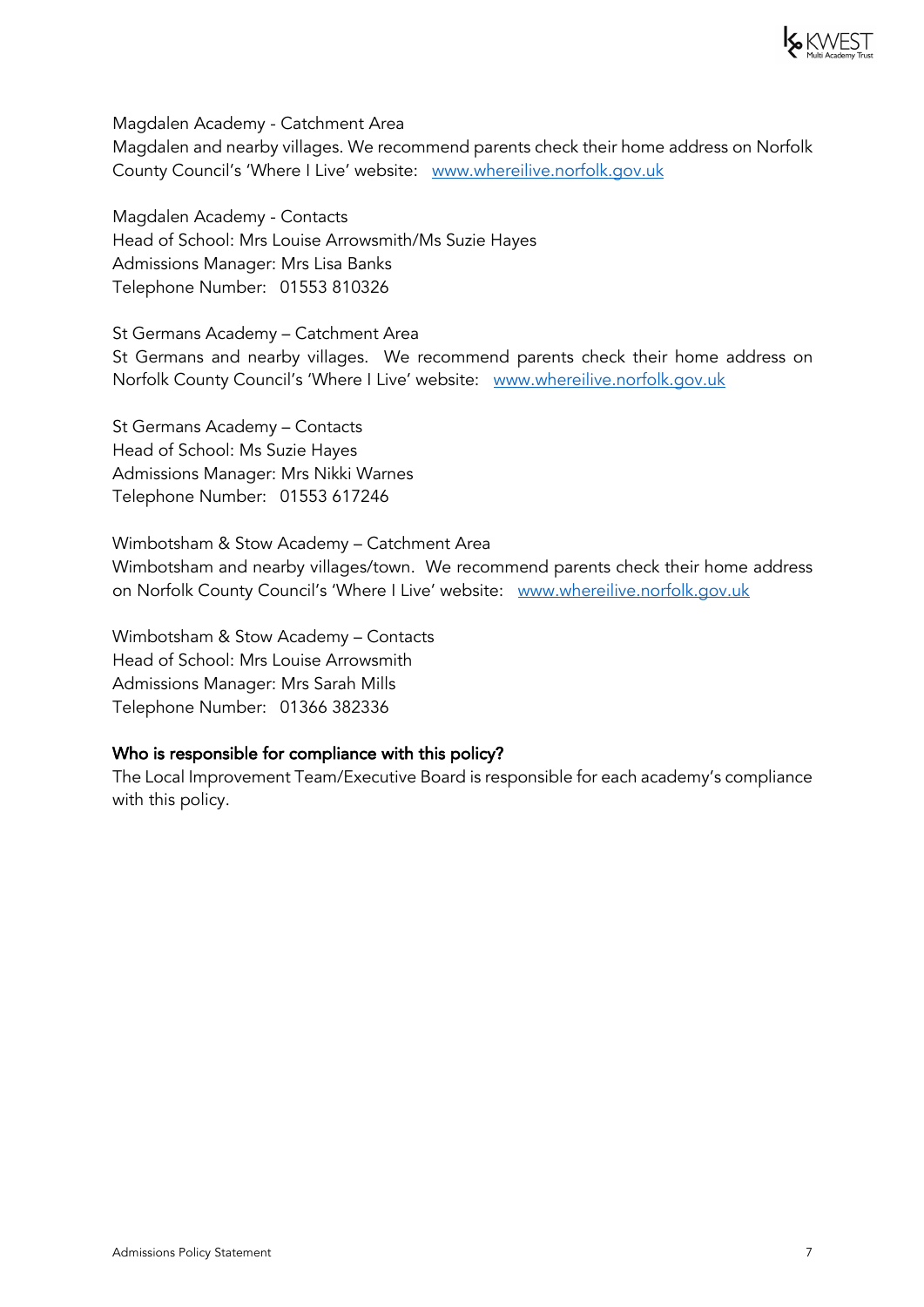

## Appendix 1: Churchill Park Admissions Policy

Churchill Park Academy is a school for pupils between the ages of 4 and 18 years of age with profound and multiple learning difficulties (PMLD), severe learning disabilities (SLD) and autistic spectrum disorders (ASD). The school will admit any pupil where it is named in the Local Authority (LA) Education Health Care Plan (EHCP) and is specifically organised to meet the needs of pupils with Special Educational Needs and Disability (SEND).

The Academy, working with the Norfolk LA, has produced a designation outlining the needs of the pupils for which they are best able to provide, the curriculum to be offered and structure of the school day. Prior to naming the school in an EHCP, the LA will have consulted with the Head of School in line with their statutory obligations to ensure the placement is appropriate to the needs of the child.

## Criteria and Arrangements

Pupils will normally join the academy at the start of the school year, but by arrangement with the Head of School, can access places at other times of year. Consideration will be given to the numbers in and the profile of each Key Stage.

## Eligibility Criteria

- The academy can meet the child's special educational need and disability.
- The child's placement is not incompatible with the efficient education of the other children with whom the child would be educated.
- The placement is an efficient use of resources.
- The LA has named the academy in a child's EHC Plan.

## Access prior to entry

- The LA commissioner will visit the academy at least annually to review commissioned provision. The commissioning LA will consult the Head of School before naming the academy in an ECHP and will determine placement following consultation with the academy.
- Professionals wishing to visit the academy should contact the academy.
- A visit by the child and parents/carers would also be considered appropriate.
- Parents / carers should contact the academy.

## Referral to the Academy

Prospective pupils will be referred to the academy by the SEND team during the EHCP 20 week process as on the attached diagram. Placement at the academy is only available through a referral from a commissioning local authority. Places will not be offered to independent applicants.

- Parents wishing their child to be placed at the academy should contact their Local Authority in the first instance.
- Placement at the academy will be by referral from the commissioning Local Authority to the Head of School, acting on behalf of the Academy Trust and LIT, who will consider the potential suitability of the child to the academy profile and giving consideration to those pupils currently on role.
- The Head of School will use the information within the EHC Plan and attached papers to inform a decision as to the suitability of the child for placement at the academy taking